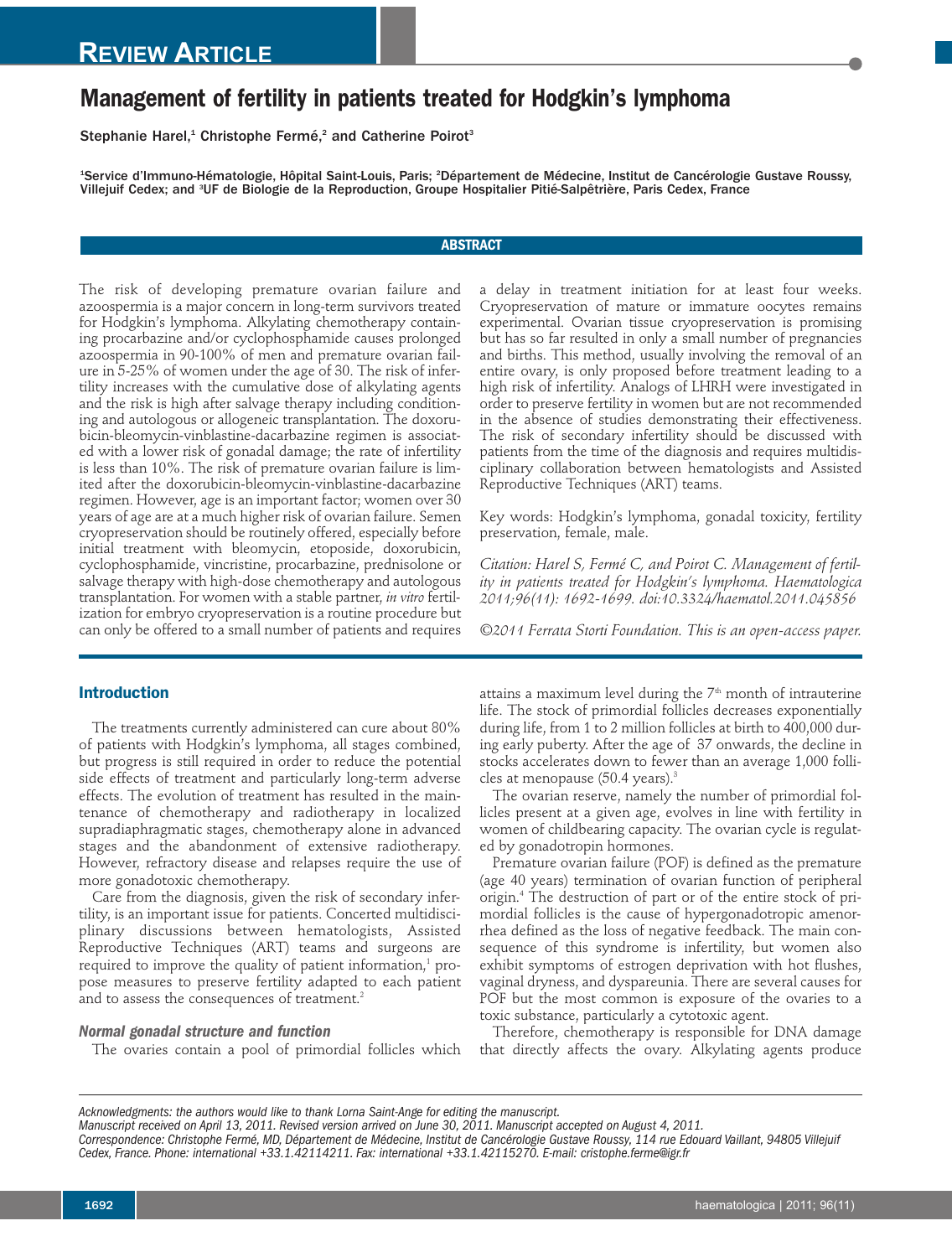covalent bonds between DNA strands, rendering cleavage impossible during replication and thus blocking division. These lesions induce apoptosis that not only affects the follicle but also the growing population of primordial follicles. The interruption of this signaling pathway leading to apoptosis is currently an interesting way to avert damage to the ovary. 5,6

Spermatogenesis begins in the testes in males during early puberty. It encompasses the entire development process, from spermatogonia (primordial differentiated germ cells) to sperm. This process occurs in the seminiferous tubules and consists of the different stages of differentiation of germ cells and Sertoli cells, the supporting cells which are essential for spermatogenesis. A complete cycle of spermatogenesis takes about 74 days. The eventual restoration of spermatogenesis after treatment depends on the integrity of spermatogonia and their ability to differentiate.

## *Infertility risk factors Patients' characteristics*

Among women treated for cancer, age, and thus the status of the ovarian reserve before treatment initiation, exert a major impact on the subsequent risk of infertility. For the same treatment, the percentage of POF and the resulting percentage of infertility increases with age. This risk is greatest after 30 years of age.<sup>7,8</sup> All studies on Hodgkin's lymphoma report an impact of age on fertility. A Norwegian study in which the median follow up (20 years) is higher than in other studies, showed that women under 25 years age run the same risk of developing POF as women aged over 30 but after a much longer interval: 15 years *versus* two years. 9

Unlike women, in men the spermatogonia stock is constant throughout life. This explains why age is not a predictor of infertility in men treated with chemotherapy.

Studies evaluating the quality of semen at the diagnosis of Hodgkin's lymphoma, showed a high percentage of abnormal sperm analyses before treatment. This percentage varies from one study to another. Some authors described up to 80% of abnormal sperm analyses. <sup>10</sup> The most recent study is a retrospective study conducted by the EORTC (European Organization for Research and Treatment of Cancer Lymphoma Group) and the GELA (*Groupe d'Etude des Lymphomes de l'Adulte*). They reported that among 474 patients analyzed, 41% had a normal semen analysis, 49% an intermediate-grade analysis, 7% a poor analysis and 3% of patients were azoospermic, including 2 who recovered normal sperm parameters after chemotherapy. <sup>11</sup> Risk factors are the presence of general symptoms at the time of the diagnosis, especially fever and night sweats and an increased erythrocyte sedimentation rate (ESR). The exact mechanisms are unknown but proinflammatory cytokines are assumed to be implicated. The stage of the disease has no impact.

## *Treatment-related risks in first-line regimens*

Table 1 presents an overview of the treatment-related risk of infertility. 12-21 In women, the type and dose of chemotherapy and age are the most important risk factors for infertility. <sup>7</sup> This risk is greatest after exposure to alkylating agents, with a relative risk of 3.98 compared to an unexposed population. It increases with the cumulative dose.

The two protocols currently used in Hodgkin's lym-

phoma during first-line therapy are the ABVD (doxorubicin, bleomycin, vinblastine, dacarbazine) regimen and the escalated BEACOPP (bleomycin, etoposide, doxorubicin, cyclophosphamide, vincristine, procarbazine, prednisolone) regimen, which differ essentially due to the presence of alkylating agents in the BEACOPP regimen. <sup>22</sup> For example, the total dose of cyclophosphamide known to lead to the highest risk of ovarian failure at the end of treatment is 20 g at 20 years, 9 g at 30 and 5 g at 40 years.

Several studies have investigated the impact of these two chemotherapy regimens on fertility. They are all retrospective studies with different objectives (children, the study of hormone assays in the 2 sexes and the study of menstrual cycles and ultrasound in women). Thus the German Hodgkin Study Group published a paper in 2005 on the recovery of normal menstrual cycles (which is one aspect of ovarian function) after BEACOPP, COPP/ ABVD or ABVD. <sup>12</sup> After a median of 3.2 years, 19.3% of the 405 women contacted had amenorrhea. The main risk factors identified in the multivariate analysis were the type of treatment, with a higher risk for amenorrhea during treatment with the escalated BEACOPP regimen than with the baseline BEACOPP, ABVD or COPP/ ABVD, patient age (under or over 30 years) disease stage, and surprisingly, the absence of oral contraception. Decanter *et al.* compared the anti-Müllerian hormone (AMH) assay in patients treated with ABVD and in patients treated with chemotherapy containing alkylating agents. The rate of AMH decreased significantly in the two groups but at one year, the ABVD group recovered a normal AMH rate whereas it remained depleted in the other group. 13

A Norwegian study published in 2007 and a French study published in 2003, investigating the number of pregnancies *per* woman, confirmed that the type of treatment, and in particular the dose of alkylating agents, and age were the two main risk factors for infertility. 14,15 Pregnancies after chemotherapy did not give rise to more complications than in the general population. <sup>23</sup> Finally, two other studies confirmed the safety of ABVD with a birth rate comparable to that of the general population regardless of patient age or the number of treatment courses. 16,17

Among men, the risk of infertility depends on the treatment used. The risk is low after radiotherapy alone if pelvic radiation is avoided or chemotherapy without alkylating agents. It increases significantly when alkylating agents are used. The incidence of azoospermia is lower after ABVD compared to ABVD/COPP or MOPP. <sup>18</sup> Van der Kaaij *et al.* analyzed follicle-stimulating hormone (FSH) levels and reported that after a median time of 19 months, recovery of fertility occurred in 82% of patients treated without alkylating chemotherapy, compared to only 30% of those treated with alkylating agents, with a median time to recovery of 27 months (*P*<0.001). 19

After BEACOPP, abnormal sperm or an increase in serum FSH levels were observed in 90-100% of cases. There is no difference between baseline BEACOPP and escalated BEACOPP. <sup>24</sup> After COPP/ ABVD, the infertility rate is between 60 and 91% and varies depending on the number of treatment courses. After ABVD, the infertility rate is 0-8%, and after chemotherapy and pelvic radiotherapy an infertility rate of 2-11% has been reported.<sup>20,21</sup> Alkylating agents are the main risk factor for infertility and that risk is proportional to dose. The recovery of normal exocrine testicular function mainly depends on the dose of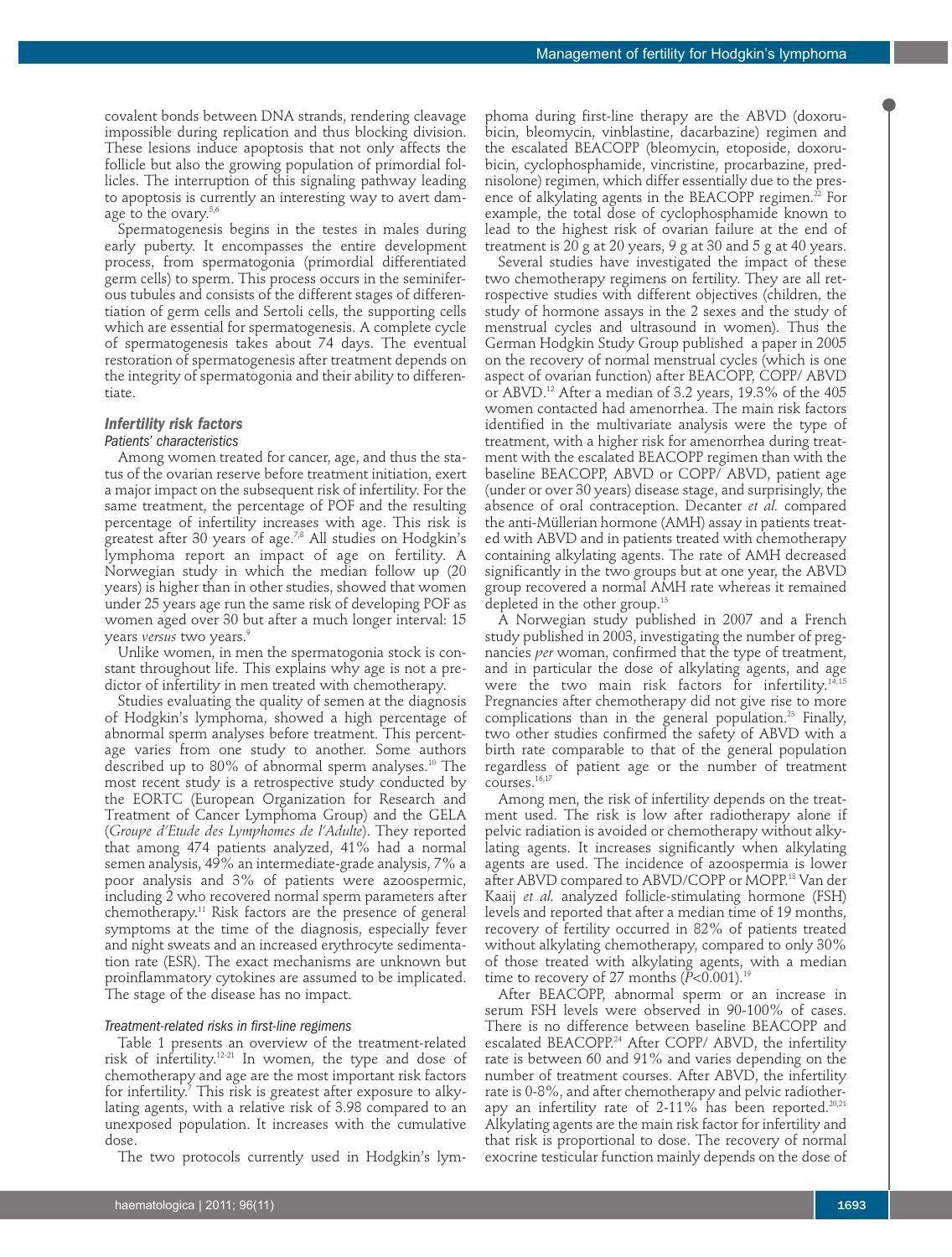### alkylating agents and may take several years.

A Norwegian study reported 269 men treated for Hodgkin's lymphoma between 1971 and 1998. <sup>14</sup> From 1985 to 1990, primary chemotherapy with MVPP/ChlVPP (mechlorethamine, vinblastine, procarbazine, prednisone/chlorambucil, vinblastine, procarbazine, prednisone) was gradually replaced by ABOD (doxorubicin, bleomycin, vincristine, dacarbazine) or EBVP (epirubicin,

vinblastine, procarbazine, prednisone) for limited disease. At relapse, patients were treated with non-cross resistant chemotherapy, or from 1990 with high-dose chemotherapy with autologous stem cell support (HDT). Fractionated total body irradiation (TBI) with high-dose cyclophosphamide was used as a conditioning regimen for HDT until 1995, and was subsequently changed to chemotherapy alone (BEAC/BEAM). Among 120 males

#### Table 1. Treatment-related risk of infertility for patients with Hodgkin's lymphoma.

| <b>Authors</b>                         | <b>Patients</b>                  | N.  | <b>Disease</b> | <b>Follow up</b> | <b>End point</b>         | <b>Treatment</b>                                                                    | <b>Results</b>                                                                                | <b>Risk Factors</b>                                               |
|----------------------------------------|----------------------------------|-----|----------------|------------------|--------------------------|-------------------------------------------------------------------------------------|-----------------------------------------------------------------------------------------------|-------------------------------------------------------------------|
| Behringer et al.<br>$2005^{(12)}$      | Women                            | 405 | $\rm HL$       | 3.2 years        | Amenorrhea               | Radiotherapy<br><b>ABVD</b><br>2COPP/ABVD<br>4COPP/ABVD<br>8 BEACOPP<br>8BEACOPPesc | 6.3%<br>3.9%<br>6.9%<br>37.5%<br>22.6%<br>51.4%                                               | Alkylating agent<br>Age<br>Disease stage<br>No oral contraception |
| Decanter et al.<br>$2010^{(13)}$       | Women                            | 30  | HL and NHL     | 1 year           | AMH dosage               | <b>ABVD</b><br>Non ABVD <sup>(1)</sup>                                              | <b>Normal</b><br>Decrease                                                                     |                                                                   |
| Hodgson et al.<br>$2007^{(16)}$        | Women<br>attempting<br>pregnancy | 36  | HL             | 1 year           | Parenthood               | <b>ABVD</b>                                                                         | Same fertility<br>rate as controls                                                            |                                                                   |
| Brusamolino et al.<br>$2006^{(17)}$    | Women                            | 67  | HL             | 10 years         | Amenorrhea<br>Parenthood | <b>ABVD</b>                                                                         | Fertility preserved<br>10 became pregnant                                                     |                                                                   |
| Franchi-Rezgui et al.<br>$2003^{(15)}$ | Women<br>attempting<br>pregnancy | 84  | HL and NHL     | 8 years          | Parenthood               | $\left( 2\right)$                                                                   | 37%: preserved<br>fertility<br>40%: POF<br>23% : relative<br>fertility                        | Dose of<br>alkylating agent<br>Age                                |
| Kiserud et al.<br>$2007^{(14)}$        | Women attempting<br>pregnancy    | 91  | HL             | 10 years         | Parenthood               | LowChem <sup>(3)</sup><br>MedChem<br><b>HDChem</b>                                  | 55%<br>21%<br>27%                                                                             | Dose of<br>alkylating agent<br>Age                                |
|                                        | Men attempting<br>parenthood     | 120 |                |                  |                          | LowChem<br>MedChem<br><b>HDChem</b>                                                 | 85%<br>35%<br>18%                                                                             | Dose of<br>alkylating agent                                       |
| Kulkarni et al.<br>1997(18)            | Men                              | 38  | <b>HL</b>      | 34 months        | FSH level<br>Sperm count | <b>ABVD</b><br>COPP/ABVD                                                            | Normal FSH<br>level 88.5%<br>Normal FSH<br>level 33%<br>Azoospermia only<br>in COPP/ABVD arm. | Alkylating agent                                                  |
| van der Kaaij et al.<br>$2007^{(19)}$  | Men                              | 349 | HL             | 26 months        | <b>FSH</b> level         | Without<br>alkylating agent <sup>(4)</sup><br>With alkylating<br>agent              | Recovery of<br>fertility 82%<br>Recovery of<br>fertility 30%                                  | Dose of<br>alkylating agent                                       |
| Sieniawski et al.<br>$2008^{(20)}$     | Men                              | 112 | <b>HL</b>      | 17.4 months      | Azoospermia              | Radiotherapy<br><b>ABVD</b><br>2COPP/ABVD<br>4COPP/ABVD<br>8 BEACOPP<br>8BEACOPPesc | 1%<br>$0\%$<br>56%<br>91%<br>93%<br>87%                                                       | Alkylating agent                                                  |
| Hobbie<br>$2005^{(21)}$                | Men                              | 11  | HL             | 6.5 years        | Azoospermia              | <b>COPP/ABV</b>                                                                     | 63%                                                                                           |                                                                   |

HL: Hodgkin's lymphoma; Non-Hodgkin's lymphoma: COPP (cyclophosphamide, vincristine, procarbazine, prednisone), BEACOPP (bleomycin, etoposide, doxorubicin, cyclophosphamide, vincristine, procarbazine, prednisolone); ™on ABVD (doxorubicin, bleomycin, vinblastine, dacarbazine) group: R-CHOP (rituximab, cyclophosphamide, doxorubicin, vincristine, prednisone), ACVBP (doxorubicin, cyclophosphamide, vindesine, bleomycin, prednisone), BEACOPP, BEAM (carmustine, etoposide, aracytine, melphalan), MINE (methylglioxal, ifosfamide, vinorelbine, etoposide). ®MOPP/ABV (mechlorethamine, vincristine, procarbazine, prednisone/doxorubicin, bleomycin, vinblastine), ABVPP (doxorubicin, bleomycin, vinblastine, procarbazine, prednisone), ACVBP, ECVBP (epirubicin, cyclophosphamide, vindesine, bleomycin, prednisone), CHOP, MOPP (mechlorethamine, vincristine, procarbazine, prednisone), BEAM, IVAM (ifosfamide, etoposide, aracytine, methotrexate). ®LowChem: Low = ABO(V)D (doxorubicin, bleomycin, vincristine, dacarbazine), EBVD (epirubicin, bleomycin, vinblastine, dacarbazine) MedChem: Medium Chemotherapy = ChIVPP (chlorambucil, vinblastine, procarbazine, prednisone) ≤4 courses, MVPP (mechlorethamine, vinblastine, procarbazine, prednisone) ≤4 courses, CHOP, MIME (methyl-glioxal, ifosfamide, methotrexate, etoposide); HDChemo: High-dose Chemotherapy ChIVPP > 4 courses, MVPP > 4 courses, ASCT support BEAC/BEAM. ®Chemotherapy without alkylating agents: ABVD, EBVP (epirubicin, bleomycin, vinblastine, prednisone); *chemotherapy with alkylating agents: MOPP,MOPP/ABV,BEACOPP.*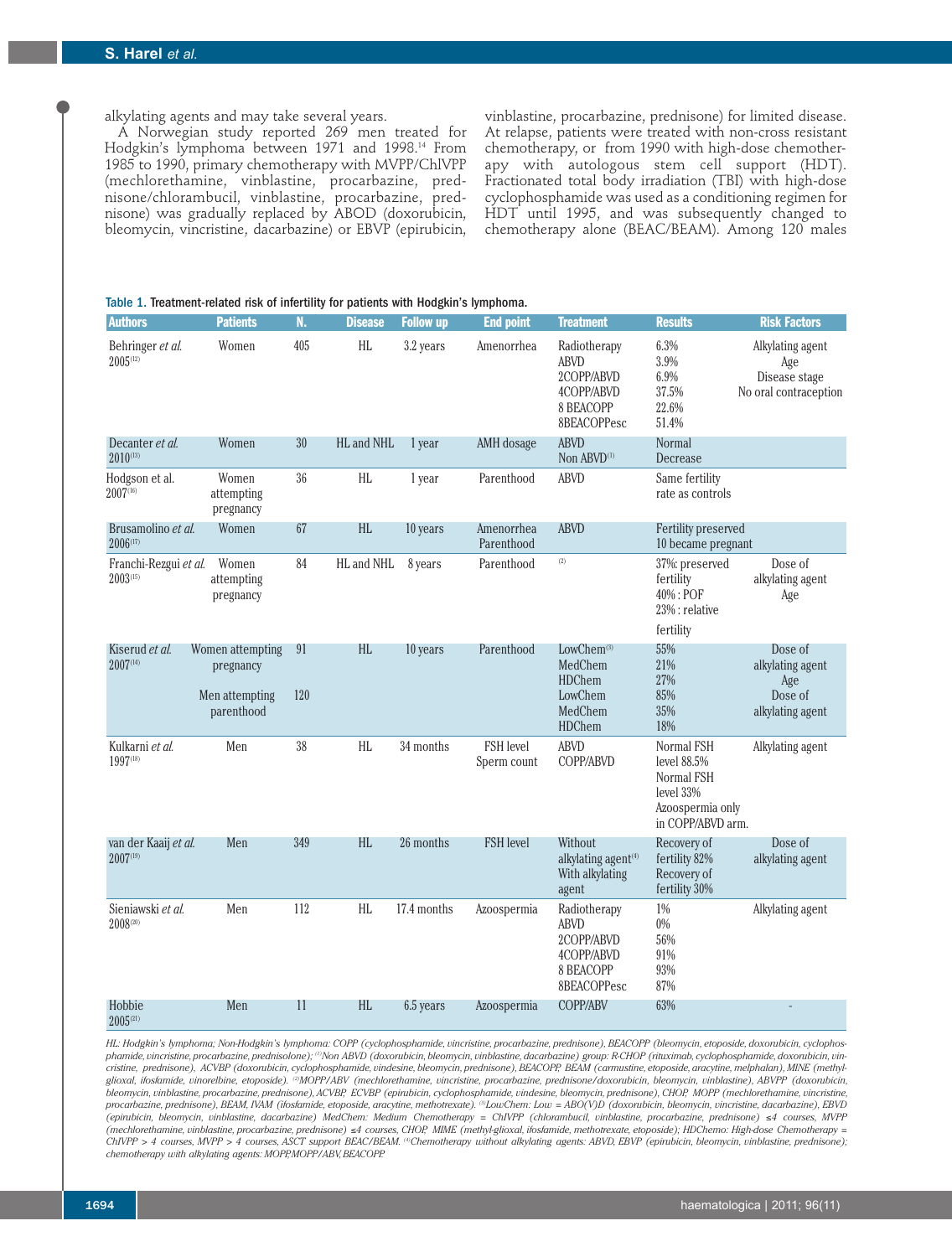(45%) who reported having attempted post-treatment parenthood, 76 (63%) had been successful without using ARTs. In addition, 10 of 13 males achieved post-treatment parenthood with the use of ARTs after 15 years of follow up.

The percentage of fatherhood may increase with progress in *in vitro* fertilization techniques. Indeed, with progress in ARTs, even very oligozoospermic patients may benefit from fertilization techniques such as ICSI (IntraCytoplasmic Sperm Injection).

## *Treatments of refractory lymphoma or relapses and second-line chemotherapy*

The main protocols used are DHAP (dexamethasone, high-dose cytarabine, cisplatin), <sup>25</sup> ICE (ifosfamide, carboplatin, etoposide), <sup>26</sup> MINE (methyl-glioxal, ifosfamide, vinorelbine, etoposide), <sup>27</sup> GVD (gemcitabine, vinorelbine, liposomal doxorubicin). <sup>28</sup> Most teams use these, but the risk in terms of fertility has not been evaluated.

The risk of infertility has not been extensively studied after hematopoietic cell transplantation. Several studies reported that the regimens used for allogeneic stem cell conditioning cause the most severe damage, especially in the case of total body irradiation (TBI), with POF and infertility almost constantly occurring in adults and in up to 81% of cases in children. 29,30 Pregnancies have been reported after conditioning with BEAM (carmustine, etoposide, cytarabine, melphalan) and autologous transplantation. A recent report from the Late Effects Working Committee of the Center for International Blood and Marrow Transplant Research (CIBMTR) concluded that some patients who received TBI and/or myeloablative conditioning can preserve their fertility. The study described 83 pregnancies in female recipients of hematopoietic cell transplantation (HCT) and 95 pregnancies in female partners of male recipients of HCT. 31

The risk from radiation depends on the irradiated volume and dose. After radiotherapy above the diaphragm (mantle-field), the dose to the gonads is approximately 0.1%. A change in ovarian function is reported after a dose of 1.5 Gy in patients over 40 years of age. After 2.5 to 5.0 Gy, 30-40% of women between 15 and 40 years of age become infertile and over 90% of patients over 40 years of age. <sup>32</sup> A decrease in the sperm count was observed after a dose of 0.15 Gy, and a risk of sterilization may occur after a dose of 1-2 Gy.

Sub-diaphragmatic radiation has been abandoned for initial treatment, and indications are rare and specific. Total body irradiation is used for selected patients undergoing autologous transplantation, and in some cases of dose-reduced conditioning followed by allogeneic stem cell transplants in relapse.

## *Assessment of fertility*

The assessment of the ovarian reserve is used to estimate the risk of infertility in patients treated for cancer. This assessment is based on a series of arguments. After chemotherapy, recovery of normal menstrual cycles does not guarantee normal fertility, but amenorrhea is a strong negative predictor of fertility. Indeed, in several studies, patients with normal cycles had abnormal hormonal markers and abnormal transvaginal ovarian ultrasound examinations. The presence of transient amenorrhea after treatment was demonstrated to be a risk factor for subsequent infertility.

There are several hormone assays to establish endocrine profile. FSH is normally elevated in cases of impaired fertility. However, most studies agree that a normal FSH determination does not exclude ovarian dysfunction. The Anti-Müllerian hormone (AMH) produced by growing follicles declines with age and is undetectable after menopause. Its level parallels that of the number of primordial follicles and seems to be the most informative determination. <sup>33</sup> Some authors recommend the determination of inhibin B hormone which is secreted by the follicles recruited during the ovarian cycle. This hormone is involved in the negative regulation of FSH. As the level of inhibin B decreases with age, an increase in FSH levels through the loss of negative feedback is also observed.

Numerous studies have demonstrated the usefulness of transvaginal ultrasound, particularly at day 3 of the menstrual cycle. It provides two essential parameters: the measurement of the ovarian volume and the follicular count which is the number of follicles between 2 and 10 mm in diameter, which correspond to small antral follicles. These two elements correlate significantly with ovarian reserve and fertility. In patients with amenorrhea, the usefulness of this technique is not proven. <sup>34</sup> Consequently, there are no standard recommendations. The diagnosis of POF is, therefore, based on a body of clinical and laboratory evidence. Most authors combine the estimation of AMH and transvaginal ultrasound.

The essential test to assess male fertility is the semen analysis. It permits a study of the sperm count, shape, vitality and mobility. This is an excellent reflection of exocrine testicular function and of fertility. As a cycle of spermatogenesis takes three months, it is pointless to conduct the test too soon after treatment. It can be repeated and often results improve over time. Some hormone assays can also provide information on gonadal function. FSH, which is secreted by the pituitary gland, rises if testicular tissue sustains injury, due to loss of negative feedback. Inhibin B is secreted by Sertoli cells and levels are low in cases of spermatogenesis dysfunction. It has been suggested that it is a better marker than FSH. 35

## *Different fertility preservation methods*

With an improvement in the prognosis for female patients with Hodgkin's lymphoma, the management of secondary infertility treatment has become an important goal. Several techniques are under development and require close collaboration between oncology and ART teams. For the time being, it has been established that the chemotherapy in use is a known risk for future infertility. Several options are available depending on the patient's age, the presence or absence of a partner and the patient's wishes $36,37$  (Table 2).

In ART centres, *in vitro* fertilization (IVF) for embryo cryopreservation is performed in many infertile patients and good results are obtained. After ovarian stimulation, mature oocytes are collected and fertilized *in vitro*. The resulting embryos are frozen. Human embryo freezing and thawing protocols are well established and used to obtain satisfactory embryo survival. At the appropriate time, the embryo(s) is/are implanted and pregnancy can be completed. The pregnancy rate per embryo transfer is approximately 18%. However, this technique is possible only in puberal women with a stable partner. Moreover, ovarian stimulation for 9-14 days, starting on the  $2<sup>nd</sup>$  or  $3<sup>rd</sup>$ day of menses, can take 4-6 weeks, depending on the time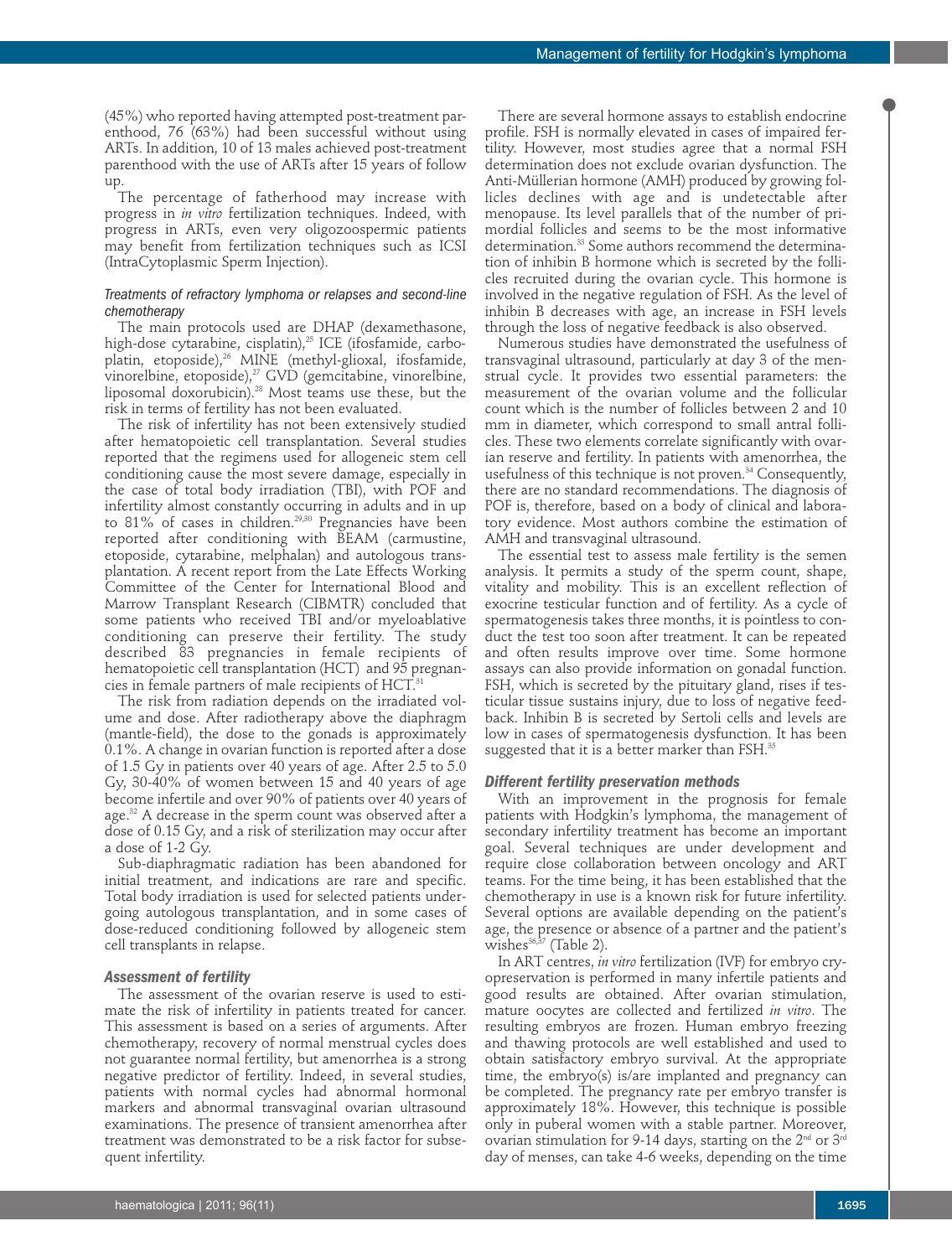of menses. The possibility of delaying the start of treatment should be discussed but this is dependent on the stage of the lymphoma and on the patient's wishes, especially in relapse cases or if intensification is proposed.

The technique of mature oocyte cryopreservation, the equivalent to the freezing of sperm, appears to be the most logical option for women of childbearing age. However, the results are still disappointing. After ovarian stimulation, which takes 4-6 weeks, the oocytes are frozen at the metaphase of a second meiotic division (MII). After thawing, they are mixed *in vitro* with the partner's sperm and the resulting embryos are then placed in the uterine cavity of the patient. The first pregnancy was reported in 1986. However, the oocytes are fragile and are often altered by the freezing-thawing cycle. Until recently, the pregnancy rate obtained was less than 3% *per* frozen oocyte. Two new techniques have increased this percentage:

- fertilization of oocytes by IntraCytoplasmic Sperm Injection (ICSI);

- the vitrification process (ultra-rapid freezing) which significantly reduces cell loss. A 6.8% pregnancy rate achieved with vitrified oocytes. 38

Cryopreservation of ovarian tissue (CPOT) is a promising technique but has only started to be used recently. 39 The principle is to remove a whole ovary by laparoscopy. It is then prepared in the laboratory. The cortex is isolated in order to freeze ovarian cortex segments according to a carefully established protocol in the presence of cryoprotectants. Many follicles, mostly primordial, are frozen.

Oocyte maturation is, therefore, required for fertilization. There are three theoretical methods of maturation: *in vitro* maturation and xenografting, which are currently only research avenues, and autografting of frozen-thawed ovarian cortex segments which is the technique currently used. After thawing, the ovary is implanted either in an orthotopic position, i.e. in the pelvic cavity, or in a heterotopic position (in the forearm or in the abdominal wall). About 30 attempts have been reported, including 11 patients treated for Hodgkin's lymphoma. <sup>40</sup> According to these reports, all the women recovered ovarian endocrine function with a return of menstruation, an improvement of symptoms such as hot flashes, and an improvement in hormone assays. However, to date, only 12 full-term pregnancies resulting in 13 live births have been reported worldwide (including 4 in patients with Hodgkin's lymphoma), with the occasional need for ovarian stimulation and, in cases of heterotopic reimplantation, routine *in vitro* fertilization (IVF). 41-43 The results of this technique are, therefore, still to be confirmed and this should be clearly

explained in advance to the patients involved. However, CPOT is the only feasible technique in children and prepuberal adolescents. 44

The main risk of this procedure is the possibility of reintroducing cancer cells. In the case of Hodgkin's lymphoma, the risk is very low; ovarian invasion was found in less than 5% of an autopsy series. Only one team has reported a case of disease invading a specific ovary removed from a young woman. This was detected at the histological analysis. Such verification is essential before pathological freezing. A pelvic relapse has never been reported after ovarian implantation. 45

The other major drawback of the CPOT is the amputation of 50% of the ovarian reserve. There is, therefore, a risk of accelerating the process of POF, although how big a risk is not clear. <sup>46</sup> It should, therefore, only be proposed in women undergoing treatment with a risk of infertility of nearly 100%, such as with transplant conditioning. After conventional chemotherapy regimens, even those containing alkylating agents, this risk changes according to patient age and dose. As mentioned above, young women are likely to recover normal ovarian function and to be able to complete spontaneous pregnancies.

Regarding analogs of LH-RH, the hypothalamus secretes GnRH or LHRH in a pulsatile manner. This hormone acts on specific receptors in pituitary gonadotroph cells that in turn secrete LH and FSH. Continuous administration of LHRH (or GnRH) causes desensitization of the hypothalamic-pituitary axis which, when prolonged, induces biochemical castration and a collapse of FSH and LH.

Analogs of LHRH are substrates of decapeptide GnRH, the natural molecule. They are 50- to 200-fold more potent than the natural peptide. Their administration, therefore, neutralizes the hypothalamic-pituitary axis. This chemical menopause inhibits the initiation of growth of primordial ovarian follicles, which would protect them from the cytotoxic action. This technique is highly contested. For the time being, two randomized trials have demonstrated an improvement in tests reflecting the ovarian reserve in the treated arm, but there is an equivalent rate of spontaneous pregnancies in both arms. 47,48 Two other studies (the most recent was conducted by the German group) that randomized oral contraceptives and GnRH in patients treated with escalated BEACOPP were unable to find evidence of any efficacy of GnRH which did not improve the hormone assays. 49,50 Analogs of LHRH are, therefore, not recommended in the absence of studies demonstrating their effectiveness. For women who experience premature menopause, hormone replacement ther-

| Table 2. Advantages and drawbacks of different fertility preservation methods. |  |  |  |  |  |  |  |  |  |
|--------------------------------------------------------------------------------|--|--|--|--|--|--|--|--|--|
|--------------------------------------------------------------------------------|--|--|--|--|--|--|--|--|--|

|                                                              | <b>Advantages</b>                                            | <b>Drawbacks</b>                                                                                                                           |
|--------------------------------------------------------------|--------------------------------------------------------------|--------------------------------------------------------------------------------------------------------------------------------------------|
| <i>In vitro</i> fertilization<br>for embryo cryopreservation | Accessible technique<br>Good pregnancy rate                  | Ovarian stimulation<br>Puberal women<br>Partner                                                                                            |
| Mature oocyte cryopreservation                               | No need for maturation                                       | Ovarian stimulation<br>Puberal women<br>Low pregnancy rate                                                                                 |
| Cryopreservation of ovarian tissue                           | No previous ovarian stimulation<br>Numerous immature oocytes | Amputation of 50% of the ovarian reserve<br>Recent technique<br>Oocyte maturation<br>Risk of reintroducing cancer cells after autografting |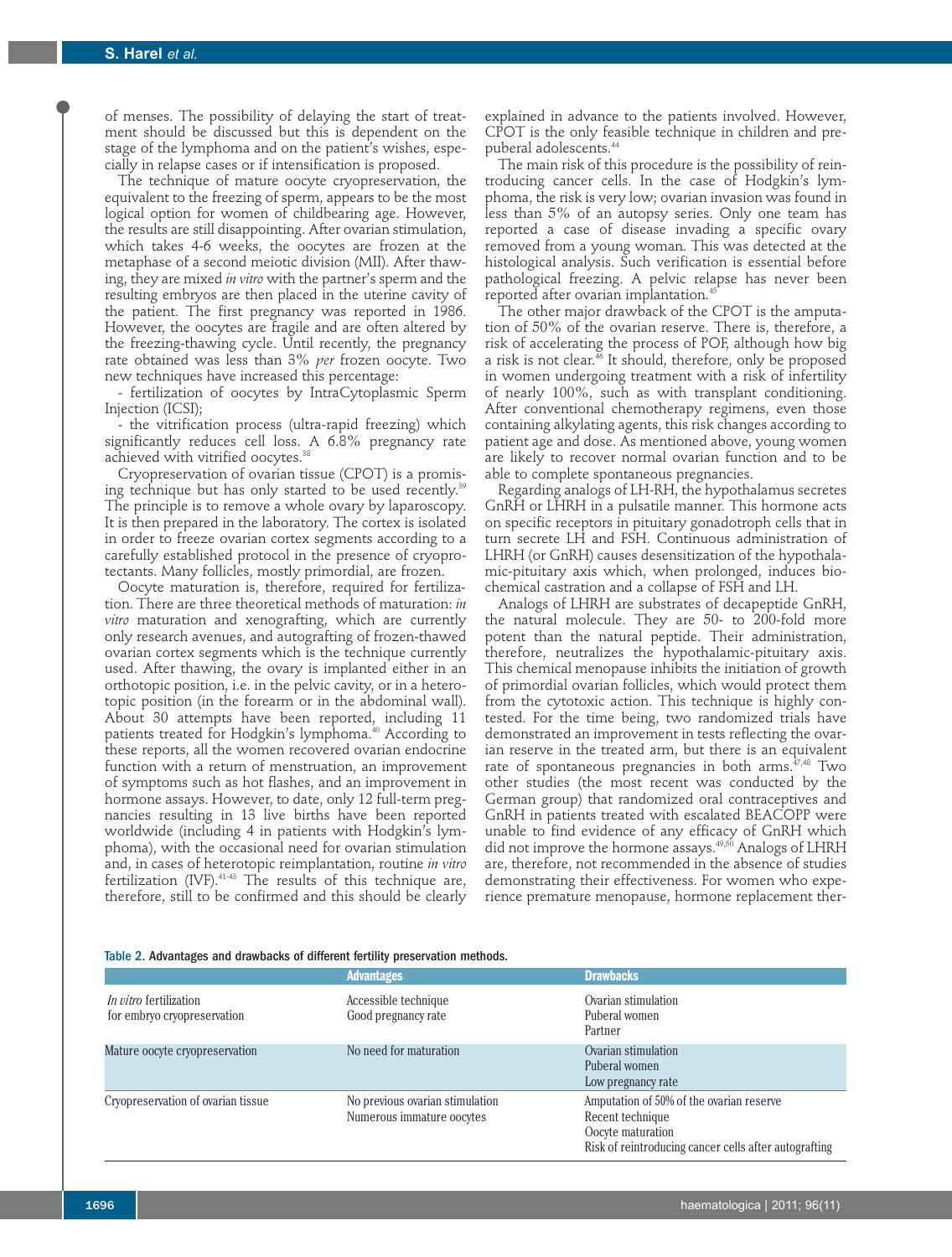apy may reduce the risks of estrogen deficiency, such as osteoporosis.

In male adults and adolescents after puberty, two techniques are used for sperm collection. The self-preservation of ejaculated semen is the most current. The semen is collected by masturbation and analyzed according to WHO criteria. The ejaculate is then diluted with cryoprotectant, packed in straws, frozen in liquid nitrogen vapor and placed in tanks for long-term storage in liquid nitrogen. Usually 2-4 collections are necessary and an average of 24 straws are stored for each patient. In case of azoospermia, a testicular biopsy can be performed which allows sperm to be obtained in approximately half of the cases. In most patients, even if the quality of the sperm is low, the ejaculate can be used for ART. If the patient has secondary infertility due to cytotoxic agents, the technique will be chosen based on the number of flakes, the number of motile spermatozoids *per* straw, an eventual improvement in the sperm test after treatment and the results of the female partner's tests. The different techniques available are:

- intrauterine insemination;

- simple *in vitro* fertilization;

- *in vitro* fertilization with an intra-cytoplasmic sperm injection (ICSI): ICSI allowed ART to be proposed to very oligospermic patients.

One in every 2 patients in care for ART will have a child. The current recommendation is to provide self-preservation of ejaculated semen for patients treated with the BEA-COPP regimen or before salvage treatment for relapse, and it remains optional for patients treated with ABVD, considering the low risk of infertility after the ABVD regimen. Most patients recover normal spermatogenesis after ABVD, often as long as 6-18 months later, and the *Centre*

*d'Etudes et de Conservation des Oeufs et du Sperme* (CECOS – Egg and Sperm Conservation Centers) asks patients to decide whether or not to continue conservation first.

Several techniques are being tested in pre-pubescent boys. Cryopreservation of immature testicular tissue can lead to a transplant and in case of recovery of spermatogenesis, the collected gametes could be used in ART. <sup>51</sup> A technique that has already been tested in humans is the cryopreservation of germ stem cells which are then reimplanted in the testis. This is still experimental, but would avoid recourse to ART. <sup>52</sup> *In vitro* production by induction of gametes from embryonic stem cells is still being tested in animals.

## **Conclusion**

The risk of infertility related to chemotherapy must be discussed with patients at the time of the diagnosis. In both sexes, one of the main risk factors for infertility is the type of chemotherapy used and in particular the dose of alkylating agents. In women, being under 30 years of age is a protective factor and thus the ovarian reserve also plays a major role.

In Figure 1, we propose a decision algorithm for managing fertility preservation that can be presented to patients. Among adults and adolescents after puberty, semen cryopreservation is proposed before first-line treatment with BEACOPP or salvage treatment for relapse, and it is optional in cases of localized Hodgkin's lymphoma treated with ABVD and radiotherapy. In women, fertility preservation is not systematically proposed before firstline treatment with ABVD; however, the risk of POF

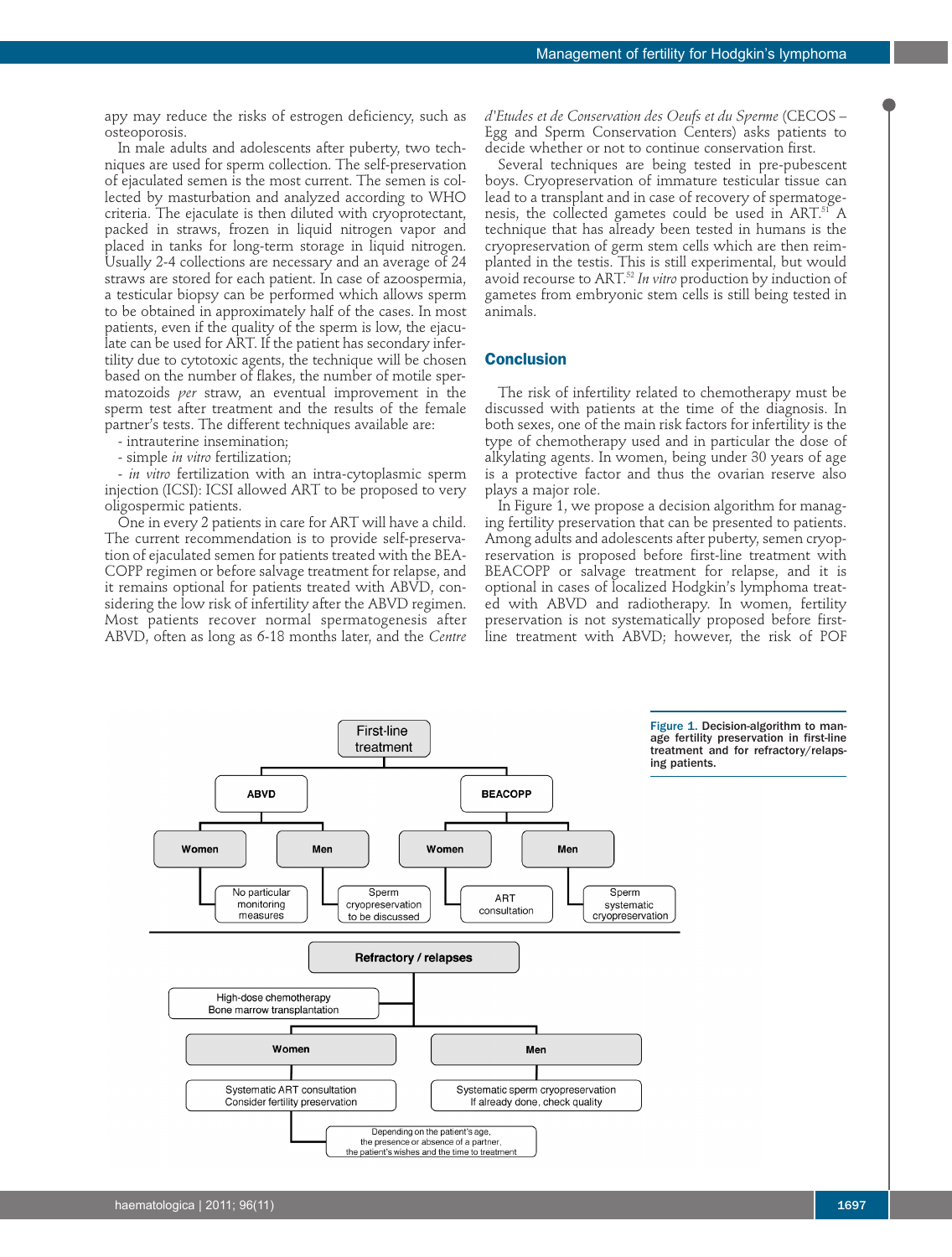increases with age. Preservation methods can be offered to patients over 35 years of age, and decisions can be made according to the patient's wishes. ARTs are not routinely recommended for patients receiving ABVD in their early twenties to mid-thirties. For women receiving BEACOPP or the BEAM conditioning regimen and an autologous transplant, an ART consultation should be offered so that a personalized decision can be made, given that these treatments do not systematically cause sterility.

For women with a stable partner, *in vitro* fertilization for embryo cryopreservation is a standard procedure but it can only be offered to a small number of patients and requires delayed treatment initiation. Oocyte cryopreservation remains experimental, although it is increasingly being developed with new cryopreservation techniques that improve the results and which may soon make it a more attractive option. Ovarian tissue cryopreservation is

still experimental and should only be proposed to women undergoing treatment with a high risk of infertility. The benefit-to-risk ratio must be discussed according to the patient's age and wishes, and also the possibility of delaying treatment initiation. Optimal management requires multidisciplinary collaboration between hematologists and Assisted Reproductive Techniques teams.

# **Authorship and Disclosures**

*The information provided by the authors about contributions from persons listed as authors and in acknowledgments is available with the full text of this paper at www.haematologica.org.*

*Financial and other disclosures provided by the authors using the ICMJE (www.icmje.org) Uniform Format for Disclosure of Competing Interests are also available at www.haematologica.org.*

## **References**

- 1. Mancini J, Rey D, Préau M, Malavolti L, Moatti J. Infertility induced by cancer treatment: inappropriate or no information provided to majority of French survivors of cancer. Fertil Steril. 2008;90(5):1616-25.
- 2. van der Kaaij MA, van Echten-Arends J, Simons AH, Kluin-Nelemans HC. Fertility preservation after chemotherapy for Hodgkin lymphoma. Hematol Oncol. 2010; 28(4):168-79.
- 3. Johnston RJ, Wallace WHB. Normal ovarian function and assessment of ovarian reserve in the survivor of childhood cancer. Pediatr Blood Cancer. 2009;53(2):296-302.
- 4. Schover LR. Premature ovarian failure and its consequences: vasomotor symptoms, sexuality, and fertility. J Clin Oncol. 2008; 26(5):753-58.
- 5. Perez GI, Knudson CM, Leykin L, Korsmeyer SJ, Tilly JL. Apoptosis-associated signaling pathways are required for chemotherapy-mediated female germ cell destruction. Nat Med. 1997;3(11):1228-32.
- 6. Gonfloni S, Di Tella L, Caldarola S, Cannata SM, Klinger FG, Di Bartolomeo C, et al. Inhibition of the c-Abl-TAp63 pathway protects mouse oocytes from chemotherapy-induced death. Nat Med. 2009;15  $(10):1179-85.$
- 7. Meirow D, Biederman H, Anderson RA, Wallace WHB. Toxicity of chemotherapy and radiation on female reproduction. Clin Obstet Gynecol. 2010;53(4):727-39.
- 8. Faddy MJ, Gosden RG. A mathematical model of follicle dynamics in the human ovary. Hum Reprod. 1995;10(4):770-5.
- 9. Haukvik UKH, Dieset I, Bjøro T, Holte H, Fosså SD. Treatment-related premature ovarian failure as a long-term complication after Hodgkin's lymphoma. Ann Oncol. 2006;17(9):1428-33.
- 10. Rueffer U, Breuer K, Josting A, Lathan B, Sieber M, Manzke O, et al. Male gonadal dysfunction in patients with Hodgkin's disease prior to treatment. Ann Oncol. 2001; 12(9):1307-11.
- 11. van der Kaaij MAE, Heutte N, van Echten-Arends J, Raemaekers JMM, Carde P, Noordijk EM, et al. Sperm quality before treatment in patients with early stage Hodgkin's lymphoma enrolled in EORTC-GELA Lymphoma Group trials. Haemato-

logica. 2009;94(12):1691-7.

- 12. Behringer K, Breuer K, Reineke T, May M, Nogova L, Klimm B, et al. Secondary amenorrhea after Hodgkin's lymphoma is influenced by age at treatment, stage of disease, chemotherapy regimen, and the use of oral contraceptives during therapy: a report from the German Hodgkin's Lymphoma Study Group. J Clin Oncol. 2005;23(30): 7555-64.
- 13. Decanter C, Morschhauser F, Pigny P, Lefebvre C, Gallo C, Dewailly D. Anti-Müllerian hormone follow-up in young women treated by chemotherapy for lymphoma: preliminary results. Reprod Biomed Online. 2010;20(2):280-5.
- 14. Kiserud CE, Fosså A, Holte H, Fosså SD. Post-treatment parenthood in Hodgkin's lymphoma survivors. Br J Cancer. 2007;96 (9):1442-9.
- 15. Franchi-Rezgui P, Rousselot P, Espié M, Brière J, Marolleau JP, Gisselbrecht C, et al. Fertility in young women after chemotherapy with alkylating agents for Hodgkin and non-Hodgkin lymphomas. Hematol J. 2003;4(2):116-20.
- 16. Hodgson DC, Pintilie M, Gitterman L, Dewitt B, Buckley C, Ahmed S, et al. Fertility among female hodgkin lymphoma survivors attempting pregnancy following ABVD chemotherapy. Hematol Oncol. 2007;25(1):11-5.
- 17. Brusamolino E, Baio A, Orlandi E, Arcaini L, Passamonti F, Griva V, et al. Long-term events in adult patients with clinical stage IA-IIA nonbulky Hodgkin's lymphoma treated with four cycles of doxorubicin, bleomycin, vinblastine, and dacarbazine and adjuvant radiotherapy: a single-institution 15-year follow-up. Clin Cancer Res. 2006;12(21):6487-93.
- 18. Kulkarni SS, Sastry PS, Saikia TK, Parikh PM, Gopal R, Advani SH. Gonadal function following ABVD therapy for Hodgkin's disease. Am J Clin Oncol. 1997;20:354-7.
- 19. van der Kaaij MA, Heutte N, Le Stang N, Raemaekers JM, Simons AH, Carde P, et al. Gonadal Function in Males After Chemotherapy for Early-Stage Hodgkin's Lymphoma Treated in Four Subsequent Trials by the European Organisation for Research and Treatment of Cancer: EORTC Lymphoma Group and the Groupe d'Etude des Lymphomes de l'Adulte. J Clin Oncol. 2007;25:2825-32.
- 20. Sieniawski M, Reineke T, Josting A, Nogova L, Behringer K, Halbsguth T, et al. Assessment of male fertility in patients with Hodgkin's lymphoma treated in the German Hodgkin Study Group (GHSG) clinical trials. Ann Oncol. 2008;19(10): 1795-801.
- 21. Hobbie WL, Ginsberg JP, Ogle SK, Carlson CA, Meadows AT. Fertility in males treated for Hodgkins disease with COPP/ABV hybrid. Pediatr Blood Cancer. 2005;44(2): 193-6.
- 22. Engert A, Diehl V, Franklin J, Lohri A, Dörken B, Ludwig W, et al. Escalated-dose BEACOPP in the treatment of patients with advanced-stage Hodgkin's lymphoma: 10 years of follow-up of the GHSG HD9 study. J Clin. Oncol. 2009;27(27):4548-54.
- 23. Aisner J, Wiernik PH, Pearl P. Pregnancy outcome in patients treated for Hodgkin's disease. J Clin Oncol. 1993;11(3):507-12.
- 24. Sieniawski M, Reineke T, Nogova L, Josting A, Pfistner B, Diehl V, et al. Fertility in male patients with advanced Hodgkin lymphoma treated with BEACOPP: a report of the German Hodgkin Study Group (GHSG). Blood. 2008;111(1):71-6.
- 25. Josting A, Rudolph C, Reiser M, Mapara M, Sieber M, Kirchner HH, et al. Time-intensified dexamethasone/cisplatin/cytarabine: an effective salvage therapy with low toxicity in patients with relapsed and refractory Hodgkin's disease. Ann Oncol. 2002; 13(10):1628-35.
- 26. Moskowitz CH, Bertino JR, Glassman JR, Hedrick EE, Hunte S, Coady-Lyons N, et al. Ifosfamide, carboplatin, and etoposide: a highly effective cytoreduction and peripheral-blood progenitor-cell mobilization regimen for transplant-eligible patients with non-Hodgkin's lymphoma. J Clin Oncol. 1999;17(12):3776-85.
- 27. Fermé C, Bastion Y, Lepage E, Berger F, Brice P, Morel P, et al. The MINE regimen as intensive salvage chemotherapy for relapsed and refractory Hodgkin's disease. Ann Oncol. 1995;6(6):543-9.
- 28. Bartlett NL, Niedzwiecki D, Johnson JL, Friedberg JW, Johnson KB, van Besien K, et al. Gemcitabine, vinorelbine, and pegylated liposomal doxorubicin (GVD), a salvage regimen in relapsed Hodgkin's lymphoma: CALGB 59804. Ann Oncol. 2007;18(6): 1071-9.
- 29. Hammond C, Abrams JR, Syrjala KL.